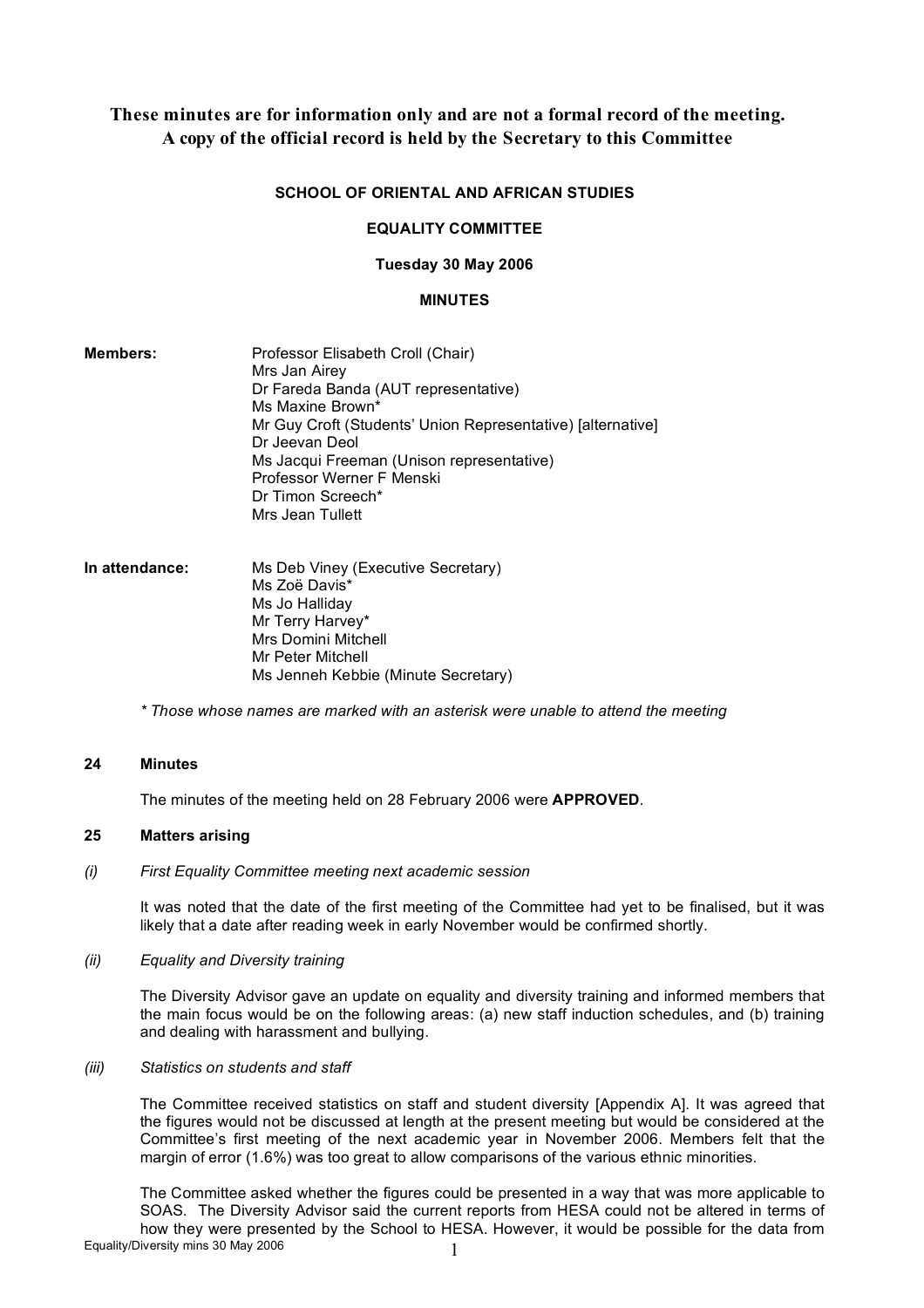the reports to be broken down to accommodate the School's internal equality and diversity monitoring requirements. Members said that it was important that the statistics were generated in a way that could be more beneficial to the Committee in terms of its own monitoring of statistical data. This would allow the School to make better use of the data when compiling its own figures.

The total number apparently included in the HESA return was 750, though this excluded clerical and administrative staff. The Committee requested a breakdown by gender of Heads of Departments. It was **AGREED** that more substantive data including clerical / administrative staff as well as academic staff would presented at the next meeting.

The AUT member commented that as SOAS is a specialist institution it should have a more ethnically diverse staff than the national population or other universities.

#### **26 Diversity update report**

- (i) The Committee received an update from the Diversity Advisor who reported that the draft Internal Code of Practice on Equal Opportunities for the RAE 2008 had been sent to all members of staff by email.
- (ii) The Bloomsbury Consortium's Equality and Diversity Working Group had met and identified areas in which future collaboration could occur. Members have already begun sharing documents and templates.
- (iii) The Committee received a paper [Appendix B], from the Diversity Advisor containing proposals to put in place harassment contacts, as considered previously by the former Diversity Advisor although not implemented. The proposal was one response to the initial review of the data gathered from the Staff Equality Survey 2005, in which 26 staff – 9.58% of respondents – said they had sought advice about coping with bullying and a further 19 staff – 7.20% of respondents - said they had had some experience of bullying but had not sought advice.

The Committee heard that Executive Board had expressed its support in spring 2006 for the proposal to establish a team of harassment contacts. The UNISON representative expressed concerns with regard to the timescale of the proposal as the School's Harassment Policy, currently under review, had not been formally ratified. Therefore it would be inappropriate to train contacts prior to the Harassment Policy being officially agreed by all those concerned in the process. The Diversity Advisor said that it would be possible to defer the training of potential post holders until the Harassment Policy had been formally agreed. The Chair asked what the criteria were, with regard to the selection process. The Diversity Advisor replied by saying that all members of staff would be invited to apply for the posts and selection would take place during and after the training sessions.

Members queried why there was the inclusion of a 'Job Specification' as members thought that it was not necessary insofar as the post was a voluntary position. Members sought clarification as to what role the post holder would have in a potential harassment case, as the harassment contact would have had access to confidential information. The HR Manager said that the inclusion of a 'Job Specification' was to protect any individual who accepted the post and that it would only be used as a parameter to define the role. The Diversity Advisor replied that the role was provision of information about the process and emotional support. The Committee suggested that the title 'Job Description' be amended to read 'Role Description'. It was **AGREED** that the HR Department and the Diversity Advisor would further define the role of the harassment contact and further clarify the harassment contact's position should a potential harassment case evolve into a formal complaint.

The Committee supported the proposal, subject to the approval of the harassment policies. It was **AGREED** that the Diversity Advisor would revise the proposal taking into consideration the Committee's recommendations which would be made before the paper was circulated to the Committee for final approval. The Committee **AGREED** that the Students' Union incoming Sabbatical Officers should be involved in the harassment contact training.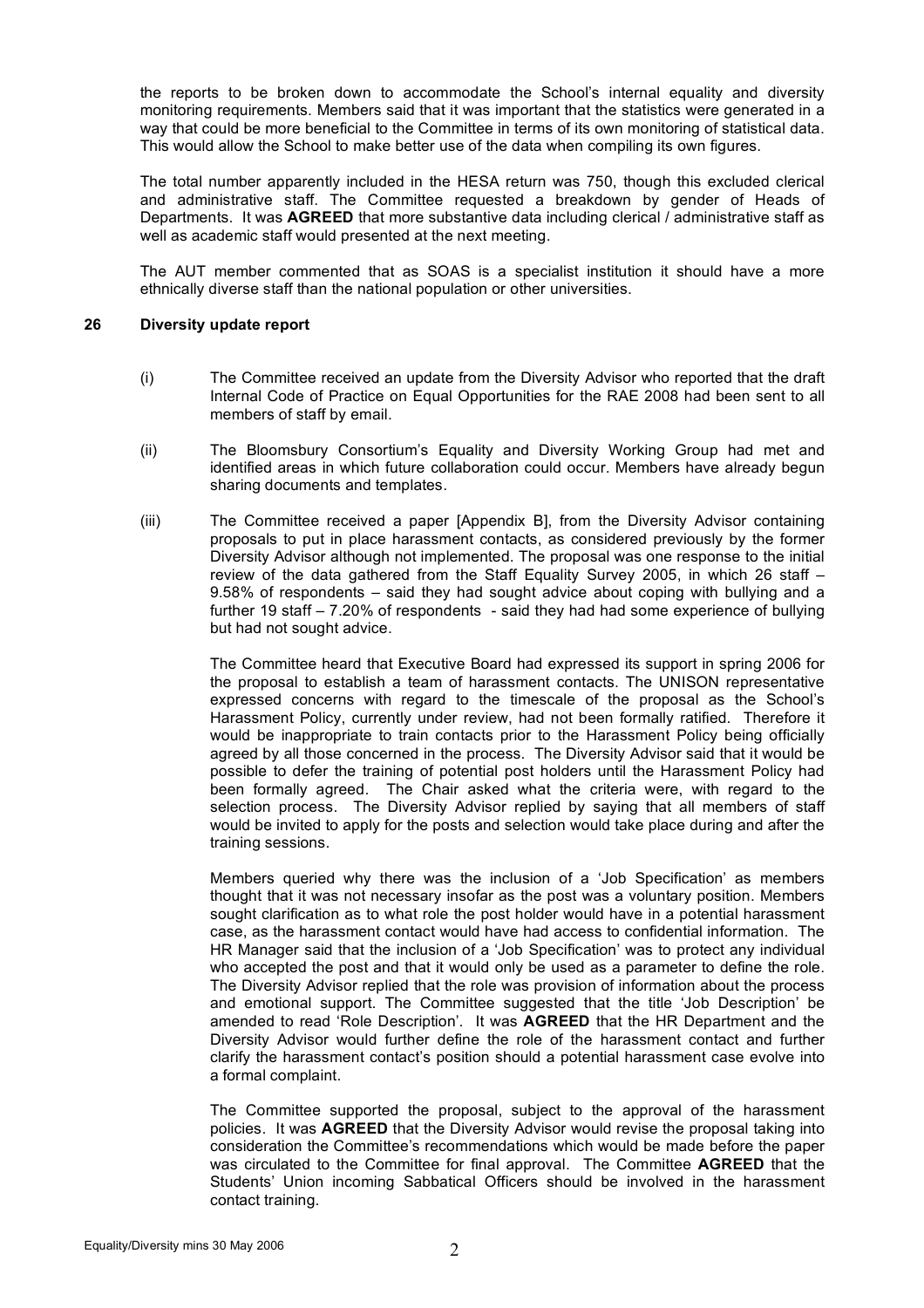- (iv) It was noted that the Student Voices event [Appendix C] was scheduled to take place on June 14 2006. The main purpose of the event was to identify issues for disabled students within higher education institutions and to provide input from students for the SOAS Disability Equality Scheme. The Chair welcomed the initiative and conveyed the support of the Committee for this event.
- (v) The Committee received a template for the Disability Equality Scheme (DES) from the Diversity Advisor [Appendix D], who is working in conjunction with the Student Disability Advisor and the Sian Jones, General Services Manager and also welcomed further contributions and ideas from members. It was planned that the final draft would come back to Equality Committee, then to Executive Board and to Governing Body in the first term of the new academic session for approval.
- (vi) The Committee was informed that the Diversity Advisor, in collaboration with the Bloomsbury Consortium, would be organising a Disability and Equality Day in October 2006. Both the SU and TUs had agreed to contribute activities to the event and it was noted all other parts of the School would be invited to participate. The Chair suggested that it would be a good opportunity during this event to remind and update members of staff on the duties and role the Equality Committee had within the School.
- (vii) The Diversity Advisor asked that the discussion on the more detailed analysis of the 2005 Equality Questionnaire be deferred until the next meeting in November because the analysis (from an external provider) had only arrived very recently and time was needed to write the accompanying report. The Committee agreed.
- (viii) The Race Equality Action plan would be revised over the summer. Members were informed that the current Race Equality Policy must undergo revision as it had been in place for three years. It was **AGREED** that copies of the current Race Equality Policy would be circulated to all members in order for them to give feedback on the existing one, to determine the priorities of any additional ones and to suggest how the implementation of them should be progressed.
- (ix) The Diversity Advisor would be meeting with the new SU Sabbatical Officers to discuss equality and diversity training sessions for the SU Executive.
- (x) The Diversity Advisor informed the Committee that there is a possibility that the School's student-related lawyers could provide a training session concerned with academic freedom and freedom of speech issues.

# **27 Academic Promotions**

The Diversity Advisor gave an update to the Committee concerning academic promotions. She was asked to investigate the issue of possible biases in academic promotions and to conduct research on staff experiences. A proposal to carry out this research (funded by the Rewarding and Developing Staff budget) was provided [Appendix E].

Members queried point 6 [Appendix E], that is, 'collection of information about the frequency of personal experiences and / or observations of other staff undertaking consensual sexual / romantic relationship(s) with students(s)' and asked for the wording to be amended as it would be difficult to determine when romantic relationships were occurring, and whether this infringed on personal freedom, and members were unclear what information was sought here and why.

At point 7 [Appendix E], 'collection of colleagues opinions on what our institutional priorities (action points) ought to be in each of the diversity areas', some members were concerned that previous survey findings had not been disclosed nor the results of those findings ever implemented or addressed. The UNISON representative sought clarification as to what the survey would be based on and said that members of staff had already completed previous surveys which involved revealing confidential and personal information about themselves. Because the initial results had not been communicated effectively to members of staff, many of them had become distrustful and cautious with the process which had resulted in many staff members being 'survey weary'. Staff felt that many of the problems they had been asked to comment on had not been addressed satisfactorily. She said that in order for staff members to feel positive in participating in future survev exercises, the results of those surveys needed to be published at the earliest opportunity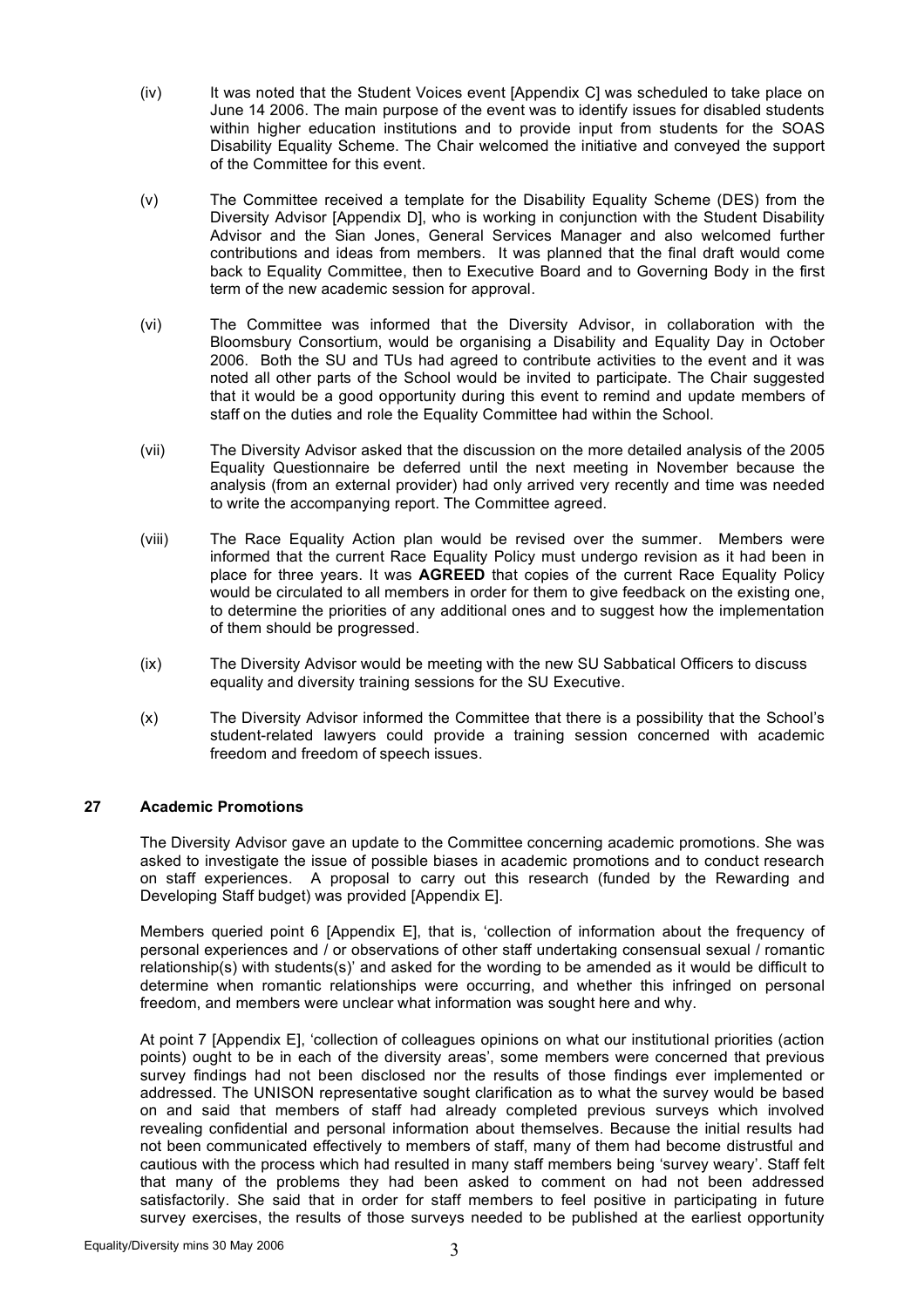and in addition the findings and issues identified should be properly addressed. She requested that those conducting surveys in the future must ensure that the Committee and members of staff received more timely information on the responses resulting from them.

The Diversity Advisor said that the research proposed may be subsumed by a forthcoming staff survey conducted by HR. The HR Director said that survey could provide a valuable insight on various issues, like whether various equality and diversity policies had been implemented and the effect of this, if any, on the School. The HR Director said that the survey could be categorised into different sections and would cover equality and diversity, staff satisfaction, trades unions, health and safety issues as well as others areas and could also serve as a benchmark against other universities. He said that it was important to encourage and involve all members of staff as it would result in a high return rate and statistically valid results. He assured the Committee that he would ensure any survey was conducted correctly and that he would relay the results to staff at the earliest opportunity. After the survey had been completed an action plan would be put in place to implement any of the issues and priorities identified. It was **AGREED** that HR and the Diversity Advisor would consult each other with regard to any future staff survey.

#### **28 Harassment Policy**

The HR Director reported that the Staff Harassment Policy together with the other equality policies would be discussed at the forthcoming ACAS negotiation meetings in two weeks time. Areas of concern relating to the Harassment Policy for staff, were still present and although attempts to resolve them as quickly as possible were ongoing this could still prove problematic. It was noted that, although obviously the TUs did negotiate on behalf of their members, they did not represent other SOAS staff who would want policies to be progressed.

It was **AGREED** that the Diversity Advisor would formally consult the SU to discuss Harassment policies. It was **AGREED** that both the staff and student harassment policies would come back to Equality Committee in November 2006 and then go on to Governing Body in December 2006.

Members asked for clarity with regard to the ratification of policies. The Diversity Advisor said that the final responsibility for approving policies lay with the School's Governing Body, after consultation with the trades unions and the SU.

# **29 External Invitations Policy**

The Committee was asked to consider a draft External Invitations Policy from the Diversity Advisor [Appendix G]. The matter was bought to the School's attention as a result of an incident which occurred in one of the School's Faculties in which an invitation was received from an external organisation inviting SOAS students on a trip to Saudi Arabia. A member of staff queried why only male students between certain ages were invited and it was recognised that there could be one or more equality issues attached to such invitations. The Diversity Advisor said that experts advised that if such invitations were circulated in future, the School could be liable under one or more of the various pieces of diversity legislation and could face a substantial fine or other outcome.

It was **AGREED** that the draft policy would be circulated to all staff for a period of consultation and that if a revised draft was necessary it would be returned to Equality Committee in the Autumn Term and then go to Executive Board before going through the ACAS/SOAS policies process and Governing Body for formal ratification.

#### **30 Nursery Provision**

The Committee was asked to consider a request from the UNISON representative to expand the School's current childcare allowance scheme to include after-school clubs and childminders for the over-5s. The UNISON member stated that the current financial support offered by the School had not been sufficiently publicised and that the amount available had not increased for several years. She pointed out that it was in the interest of the School to be recognised as an institution that understood the need for a positive work / life balance.

The HR Manager said that present funding for nursery provision was limited at £14,000 per annum which would not be sufficient to establish internal crèche facilities or to fund after-school care for over-5s. The Committee could request an increase in funding if a significant number of people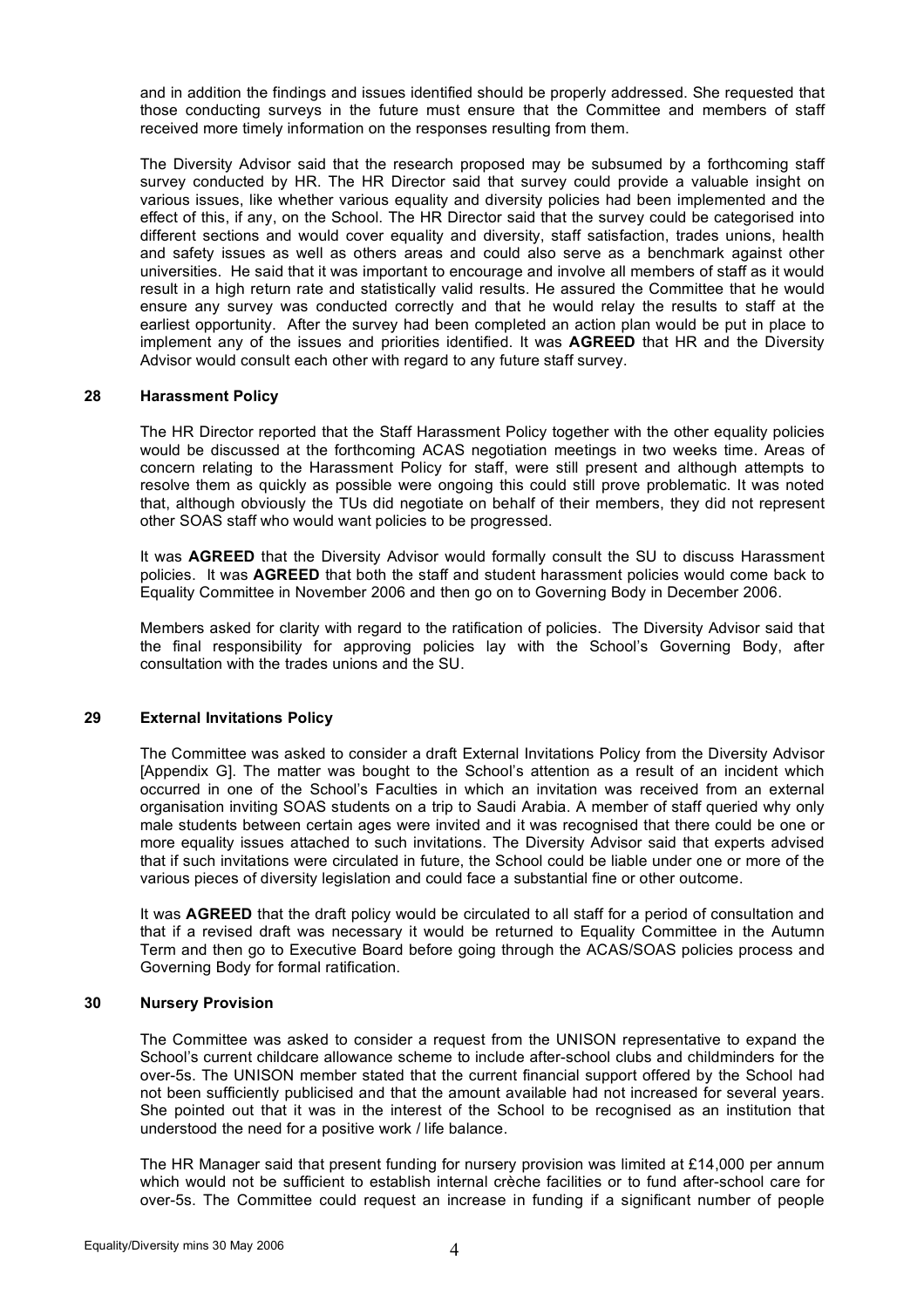applied for childcare facilities. However, this would have to be within the constraints of the whole School's budget.

The HR Manager informed the Committee that the HR Department had been investigating alternative childcare schemes. One option could be the use of ACCOR services in which childcare vouchers are offered to employees as a voluntary benefit whereby they could convert part of their salary into vouchers, also known as the 'salary sacrifice scheme'. For those in the lower rate tax bracket, there would still be the current £25 which would come from the nursery provision budget. The current childcare provision of  $£25$  would not, however, be available to those in the higher tax bracket as the childcare voucher scheme was more favourable to the latter overall. It was **AGREED** that the HR Department would consult with the AUT and UNISON representatives on an all-School email which would be sent out seeking views from members of staff and informing them of the available financial support for nursery provision though it was pointed out that at this stage the email should be an expression of interest and not a promise of delivery. It was **AGREED** that the figures and feedback received would be considered by the Committee at the next meeting.

The UNISON member requested that if ACCOR Services were to be used by the School a breakdown of all the options available to staff of different categories i.e. clerical/administrative and academic should be made available; this would allow members of staff to clearly define what options were accessible to them. It was **AGREED** that a breakdown of the options available would be presented at the next meeting.

HR Director reported that a revised draft policy on nursery provision was in progress and would be finalised by September 2006. The policy would aim to be more comprehensive in terms of the best ways in which to provide childcare facilities. The UNISON member asked for consultation with the Committee on the draft policy. The Committee **AGREED** that the draft paper would come back to the Committee at the next meeting prior to going to Staffing Committee for recommendation.

## **31 Rewarding and Developing Staff funding (RDS)**

The Diversity Advisor reported that a provider had been identified for the implementation of a Disability database for the School's Disability Service and that this would be funded from the RDS.

#### **32 Any other business**

#### **32.1 Equal Pay Audit**

The Diversity Advisor reported that an Equal Pay audit would probably have to occur as a result of the new Gender Equality Duty due to be (implemented April 2007).

#### **32.2 Thanks**

The Chair expressed her thanks to all members of Equality Committee for their work during the year.

#### **33 Date of next meeting**

The date of the next meeting will be circulated to members in due course.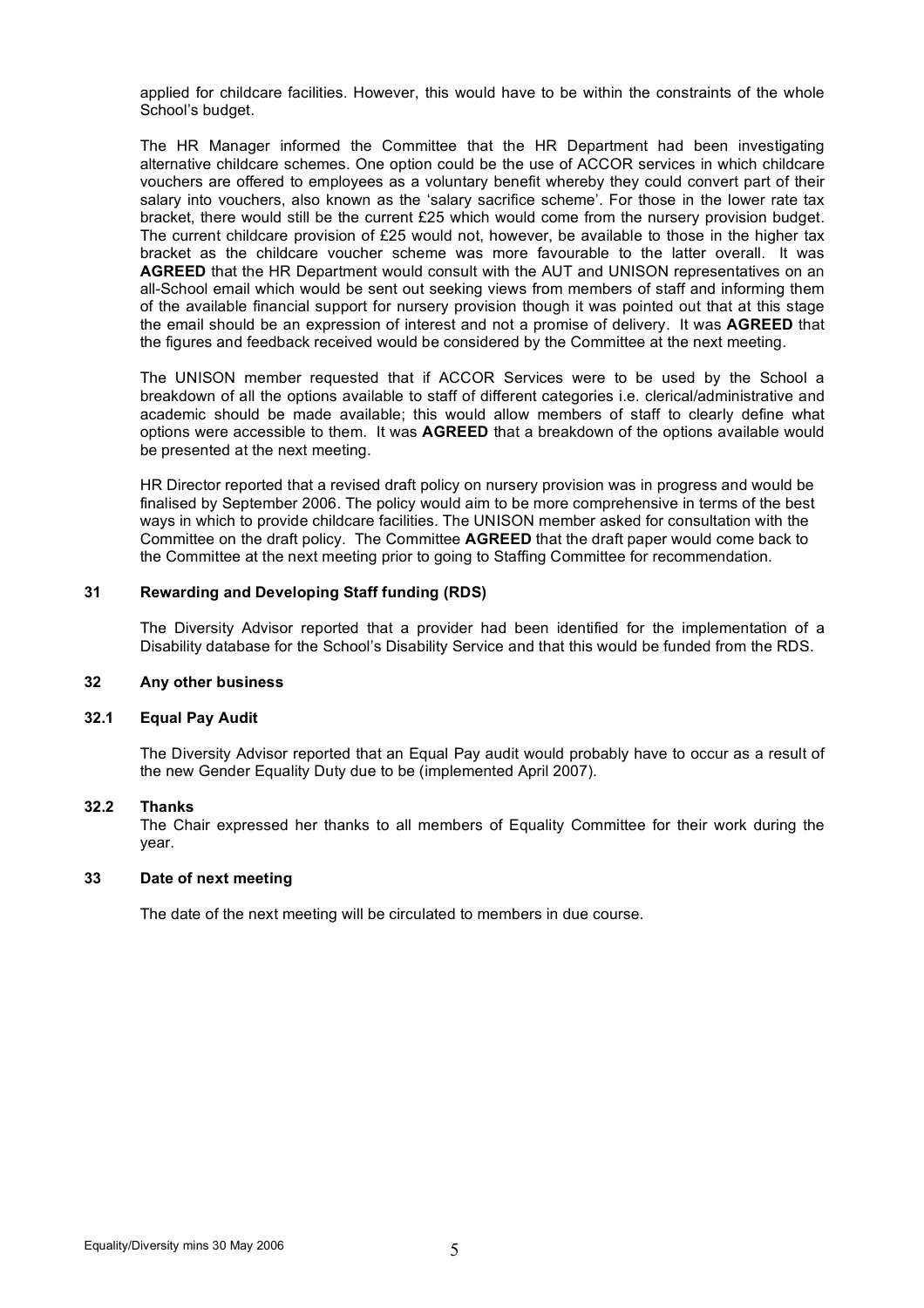# **SCHOOL OF ORIENTAL AND AFRICAN STUDIES**

# **EQUALITY COMMITTEE**

# **Tuesday 30 May 2006**

# **Action Points**

| <b>Minute</b> | <b>Item</b>                                  | <b>Action</b>                                                                                                                                                                         | <b>Deadline</b>            | <b>By</b>            |
|---------------|----------------------------------------------|---------------------------------------------------------------------------------------------------------------------------------------------------------------------------------------|----------------------------|----------------------|
| 25(iii)       | Diversity statistics on student<br>and staff | To obtain more substantive data i.e.<br>to include clerical/administrative staff<br>and present to next EC                                                                            | November 06                | $DV$ + $HR$          |
| 26(iii)       | <b>Harassment Contacts</b>                   | HR and Diversity Advisor (DA) to<br>further define role of harassment<br>contact and clarification on contacts<br>position in the event of a potential<br>formal harassment complaint | <b>ASAP</b>                | DV, DM,<br><b>PM</b> |
|               |                                              | Diversity Advisor to revise proposal<br>and EC to approve, subject to<br>approval of harassment policies.                                                                             | <b>ASAP</b>                | <b>DV</b>            |
|               |                                              | Incoming SU Sabbatical Officers to<br>take part in training                                                                                                                           |                            | DV, SU               |
| 26(v)         | <b>DES</b>                                   | Diversity Advisor to finalise and report<br>back to EC then onto EB and GB                                                                                                            | November 06                | DV                   |
| 26(vi)        | <b>Bloomsbury Consortium</b>                 | Notify other parts of the School re<br>Disability and Equality Day.                                                                                                                   | <b>ASAP</b>                | <b>DV</b>            |
|               |                                              | To update staff on the duties and role<br>of EC within the School                                                                                                                     | October 06                 | <b>DV</b>            |
| 26(vii)       | <b>Equality Questionnaire</b>                | To discussed in greater detail at next<br>EC meeting                                                                                                                                  | November 06                |                      |
| 26(viii)      | Race Equality Action Plan                    | To be revised over the summer                                                                                                                                                         | November 06                | <b>DV</b>            |
|               | <b>Race Equality Policy</b>                  | Copies of current Race Equality Plan<br>(REP) to be circulated to members for<br>comments and feedback                                                                                | <b>ASAP</b>                | JK                   |
| 26(ix)        | <b>Equality and Diversity Training</b>       | Diversity Advisor to meet with new SU<br>Sabbatical Officers to discuss training<br>for SU Executive                                                                                  | <b>ASAP</b>                | <b>DV</b>            |
| 27            | <b>Academic Promotions</b>                   | Diversity Advisor and HR Director to<br>consult re staff survey                                                                                                                       | <b>ASAP</b>                | DV,DM,<br><b>PM</b>  |
| 28            | <b>Harassment Policies</b>                   | Diversity Advisor to meet with SU to<br>discuss both harassment policies for<br>students and staff                                                                                    | <b>ASAP</b>                | DV, SU               |
|               |                                              | Both Staff and Student harassment<br>policies to come back to EC then to<br>GB                                                                                                        | November 06<br>December 06 | DM, PM               |
| 29            | <b>External Invitations Policy</b>           | Draft policy to be circulated to all staff<br>for a period of consultation                                                                                                            | <b>ASAP</b>                | DM, JK               |
|               | Equality/Diversity mins 30 May 2006          | To go <sub>c</sub> to EC if necessary, then EB<br>and GB                                                                                                                              |                            |                      |